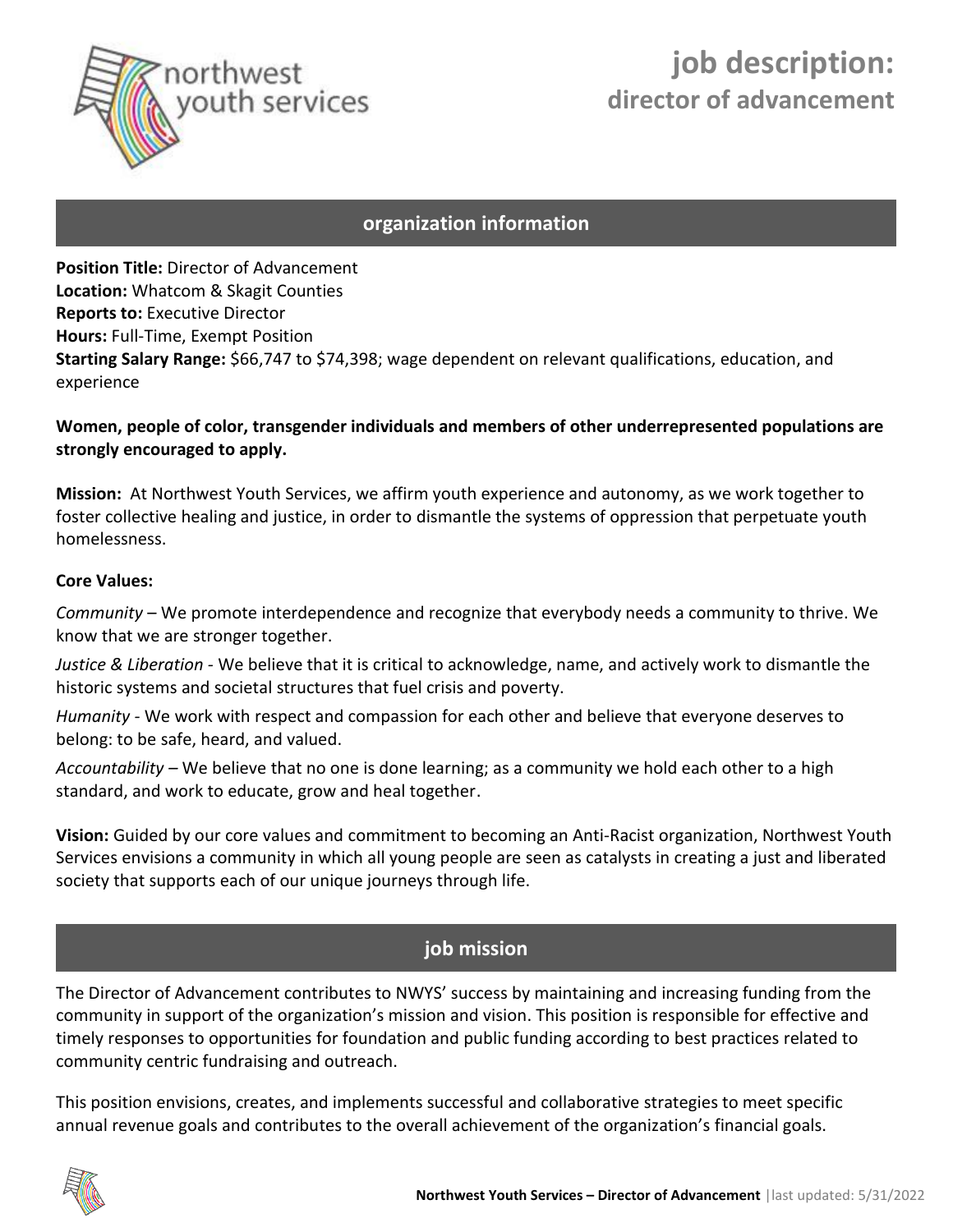#### **core competencies**

To perform job successfully, the individual should demonstrate the following competencies:

**Influence:** Motivate, persuade, and excite others; adjust style to fit situation; have presence and confidence. **Strategic Thinking:** Communicate strategy to team members; develop and maintain long-term plans and constantly measure progress toward them.

**Written Communication:** Write clearly and concisely; organize content effectively.

**Industry Knowledge:** Know the fundraising industry; use industry knowledge to advance the organization's mission; know the youth homelessness industry.

**Problem Solving & Decision Making:** Approach problems and decisions methodically; isolate causes from symptoms; commit to action; demonstrate sound judgment.

**Drive/Energy:** Exhibit stamina, endurance; passionate about their work; motivated to excel.

**Relationship Building:** Recognize importance of relationships; devote energy to cultivating relationships. **Organization and Planning:** Plan and organize so that work is accomplished effectively; prioritize multiple competing tasks; maximize use of available time.

**Open and Active Communication**: Actively seek and share information; create an open and accessible environment that encourages flow of information.

**Integrity:** Must be honest and take responsibility for actions.

**Sensitivity:** Communicates empathy and respect of individuals; ability to be appreciative of diversity.

**Change Agility:** Able to embrace needed change; able to provide and implement feedback; effective in the face of ambiguity.

**Creativity:** Resourceful in finding ways to improve and advocate for change when necessary; fosters creativity in others.

# **key responsibilities**

## **Leadership:**

- Offer vision, creativity, and enthusiasm to employees and community members to generate positive thinking and best practices for young people;
- Maintain meaningful involvement with investors, advocates, and community partners;
- Participate in creating and maintaining a workplace that values diversity and is free of racism, sexism, heterosexism, ableism, and other discriminatory practices;
- Maintain and improve a collaborative and cohesive team of professionals committed to the mission delivery;
- Responsible for comprehensive fundraising, marketing, and communications program, including development of strategies to invite major gifts to fund organizational priorities through strategic planning and developing, implementing and evaluating the fundraising programs; develop and manage diverse revenue streams in order to expand agency awareness and outreach.
- Support the Executive Director in developing the strategic plan objectives and create annual goals for individual giving, including establishing a strategic and systematic focus on closing multi-year commitments from high net-worth individuals; and
- Lead the advancement team in an annual review and revision of the long-range strategic plan to advance stewardship of funders, donors and prospects.

#### **Donor Relations:**

Identify, cultivate, solicit, and steward qualified prospects and donors;

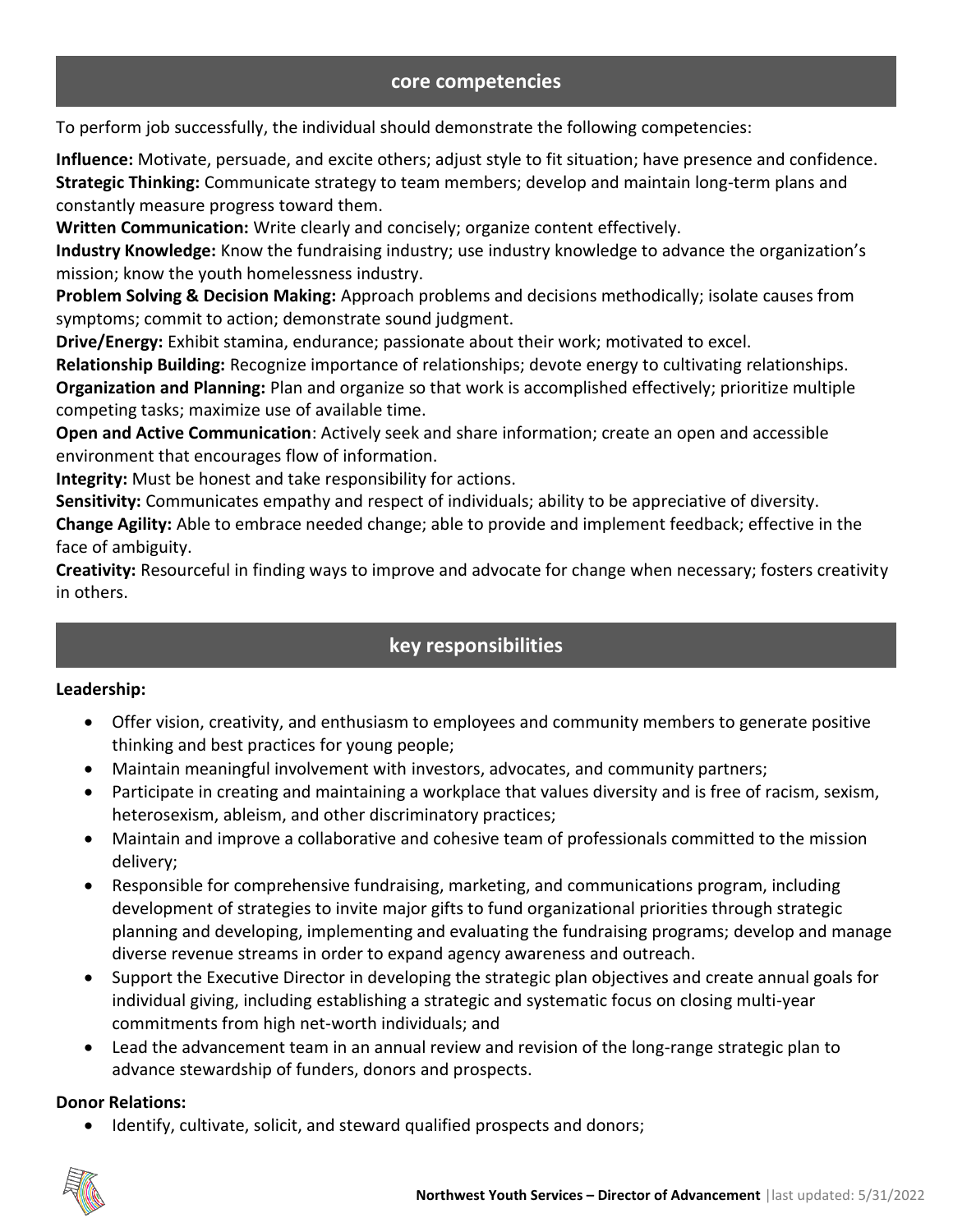- Routinely network with community groups and interact with build relationships with both high net worth investors as well and community connectors for the purpose of engaging financial support.
- Manage a portfolio of approximately 100 qualified relationships.
- Complete prospect and donor contact reports on a timely basis and ensure all donor and prospecting information is properly recorded in database;
- Plan and implement major donor-related cultivation events and activities;
- Participate in presentations to increase knowledge and understanding of agency services and the need for support from the community;
- Write proposals, follow-up letters, and introductory letters and prepare background information and materials for cultivation and solicitation activities; and
- Maintain a relationship with funder's external grant/contract managers.
- Identify and track donor and grant attrition patterns, and develop a strategy to recapture their investments.

## **Communications:**

- Increase the public's awareness of NWYS;
- In partnership with Executive Director, oversee and participate in outreach and public relations efforts;
- Ensure the organization's web assets, marketing efforts, and social media are up-to-date;
- Establish organization-wide procedures to support the clear use of the organization's brand identity;
- Ensure the production of an annual report, quarterly newsletters and other necessary communication materials; and
- Ensure that the most effective marketing materials are use

## **Management:**

- Supervise and mentor the Advancement team at Northwest Youth Services;
- Ensure timely and effective grant and contract submissions and tracking of department activity, including reporting on activity and results;
- Create and implement a balance of moves management and community centric fundraising for the advancement team;
- In partnership with the Executive Director, Develop an annual budget for the fundraising activities and meet or exceed the budgeted goals;
- Communicate verbally and in writing with staff, management, community leaders, donors and potential donors in both professional and social settings;
- Supervise volunteers and volunteer committees and support staff assigned to development activities;
- Support Board Members in understanding agency fundraising and their role in it; and
- Other duties as assigned.

**The physical demands described here are representative of those that must be met by an employee to successfully perform essential functions of this job.** Reasonable accommodations may be made to enable individuals with disabilities to perform the essential functions. The employee must occasionally lift and/or move up to 50 pounds. Specific vision abilities required by this job include close vision, distance vision, and depth perception. While performing these job duties, the employee is regularly required to listen to others and provide verbal feedback. The employee is required to frequently sit for extended periods of time, stand, walk, climb, or balance.